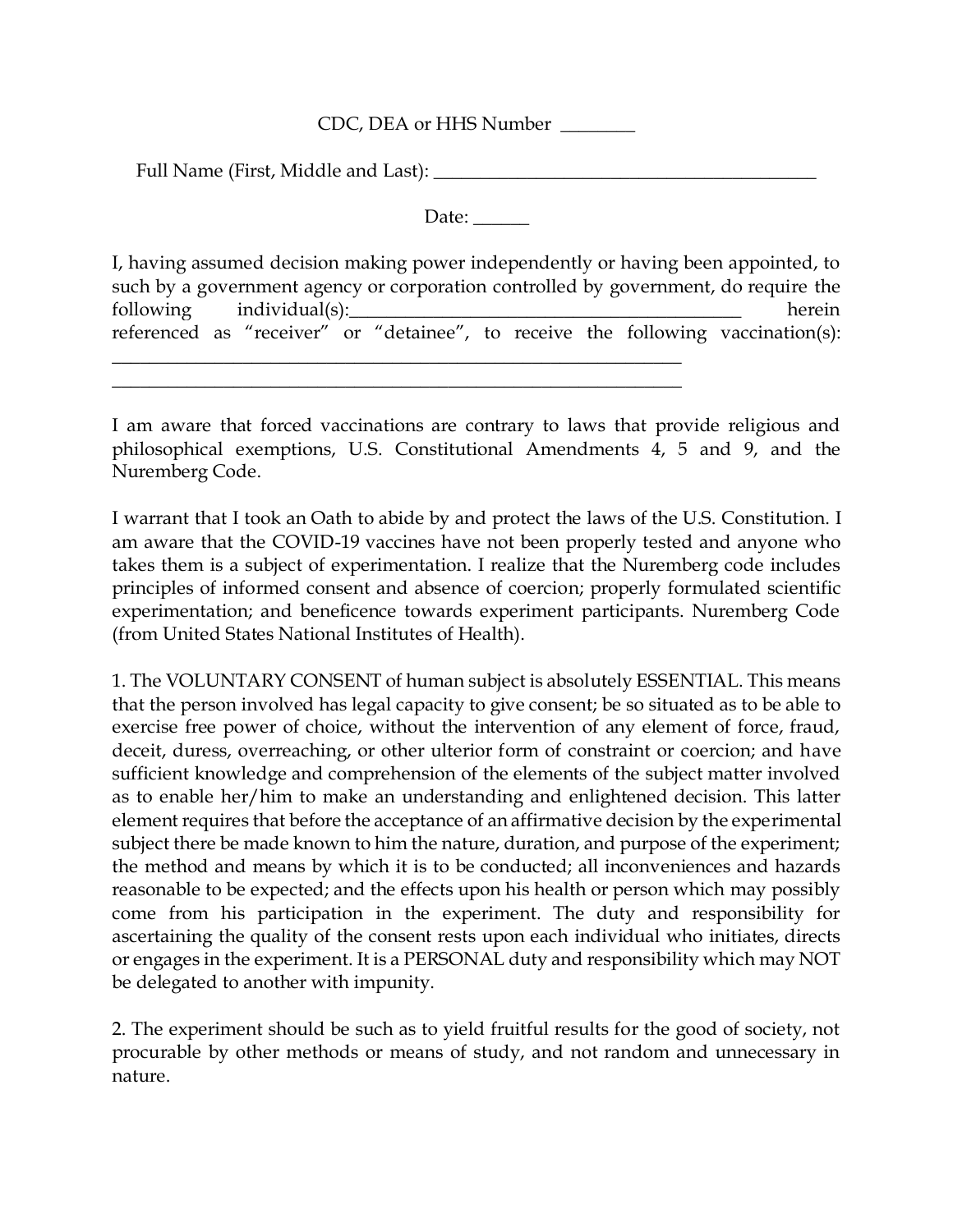3. The experiment should be so designed and based on the results of animal experimentation and knowledge of the natural history of the disease or other problem under study that the anticipated results will justify the performance of the experiment.

4. THE EXPERIMENT SHOULD BE SO CONDUCTED AS TO AVOID ALL PHYSICAL AND MENTAL SUFFERING AND INJURY.

5. NO EXPERIMENT SHOULD BE CONDUCTED WHERE THERE IS A PRIOR REASON TO BELIEVE THAT DEATH OR DISABLING INJURY WILL OCCUR; EXCEPT, PERHAPS, IN THOSE EXPERIMENTS WHERE THE EXPERIMENTAL PHYSICIANS SERVE AS SUBJECTS.

6. The degree of risk to be taken should never exceed that determined by the humanitarian importance of the problem to be solved by the experiment.

7. Proper preparations should be made and adequate facilities provided TO PROTECT THE EXPERIMENTAL SUBJECT AGAINST EVEN REMOTE POSSIBILITIES OF INJURY, DISABILITY OR DEATH.

8. The experiment should be CONDUCTED ONLY BY SCIENTIFICALLY QUALIFIED PERSONS. The highest degree of skill and care should be required through ALL STAGES of the experiment of those who conduct or engage in the experiment.

9. During the course of the experiment the human subject will be at liberty to bring the experiment to an end if he has reached the physical or mental state where continuation of the experiment seems to him to be impossible.

10. During the course of the experiment the scientist in charge must be prepared to terminate the experiment at any stage, if he has probable cause to believe, in the exercise of good faith, superior skill and careful judgment required of her/him that a continuation of the experiment IS LIKELY TO RESULT IN INJURY, DISABILITY OR DEATH TO THE EXPERIMENTAL SUBJECT.

**Source**: *Trials of War Criminals before the Nuremberg Military Tribunals* under *Control Council Law No. 10*, Vol. 2, pp. 181-182. Washington, D.C.: U.S. Government Printing **Office** 

I agree that the stated individual(s) are in good to perfect health prior to the administration of such immunization(s). If any damage occurs to the receiver(s) stated above, I personally accept full responsibility for any and all damages resulting from such immunizations. As a result, I agree to provide compensation amounting to at least 1,000,000 lawful dollars, constitutional money pursuant to Article I, Section 10 of The Constitution of the United States, to the family(s) of the man(men) I am requiring to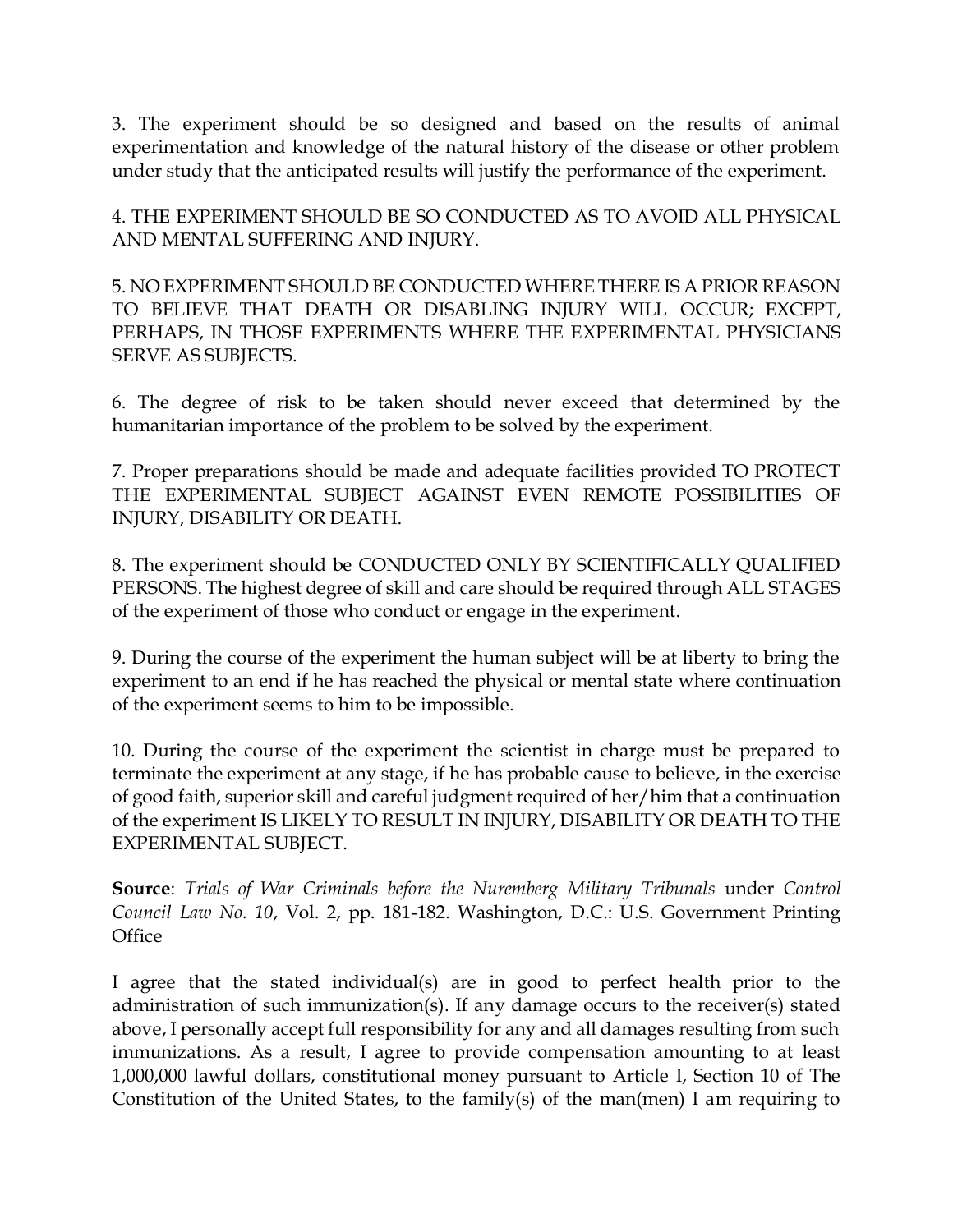receive the aforementioned vaccinations for each resulting vaccine related injury(s) and/or disease(s) as follows:

Shaken baby syndrome: http://www.vaclib.org/basic/sbsindex.htm Cerebral bleeding: http://www.vaclib.org/basic/sbsrebut.htm Cancer: http://www.sv40cancer.com/ Tumors: http://www.gulfwarvets.com/virus.htm Asthma: http://vaccines.net/Asthma/allergie.htm Auto-immune disease(s): http://healthresearchtoday.com/lupus/whatislupus.htm Brain damage: http://www.vaclib.org/news/2006/pentacel.htm Mental retardation: http://www.vaclib.org/news/2006/pentacel.htm Crippling arthritis: http://www.vaclib.org/intro/hepbinfo.htm Mercury poisoning: http://www.gulfwarvets.com/kids.htm Diabetes: http://vaccines.net/diabetes.htm Blindness: http://www.vaclib.org/email/lymefda.htm Loss of IQ: http://www.vaclib.org/email/autismviera.htm Seizures: http://www.vaclib.org/email/seizures.htm Chronic fatigue syndrome: http://healthresearchtoday.com/fibromyalgia/book\_104.htm Cardiac problems, such as angina or cardiac arrest

## **Acceptance of Responsibility for COVID-19 Vaccine Consequences**

I understand that all of those conditions/diseases that are induced by vaccination are incurable by modern medicine, but easily prevented by abstinence from vaccinations. I have a thorough understanding of the risks and benefits of all the medications that I enforce. In the case of (detainee's name) \_\_\_\_\_\_\_\_\_\_\_\_\_\_\_\_\_\_\_\_\_\_\_\_\_, age

\_\_\_\_\_\_\_\_\_ , whom I have examined, I find that certain risk factors exist that justify the recommended vaccinations. The following is a list of said risk factors and the vaccinations that will protect against them:

| Risk Factor |
|-------------|
|             |
|             |
|             |
|             |
|             |
|             |
|             |

I am aware that in addition to the viral and bacterial RNA or DNA that is part of the vaccines, below are some of the fillers considered inert but which have harmful side effects: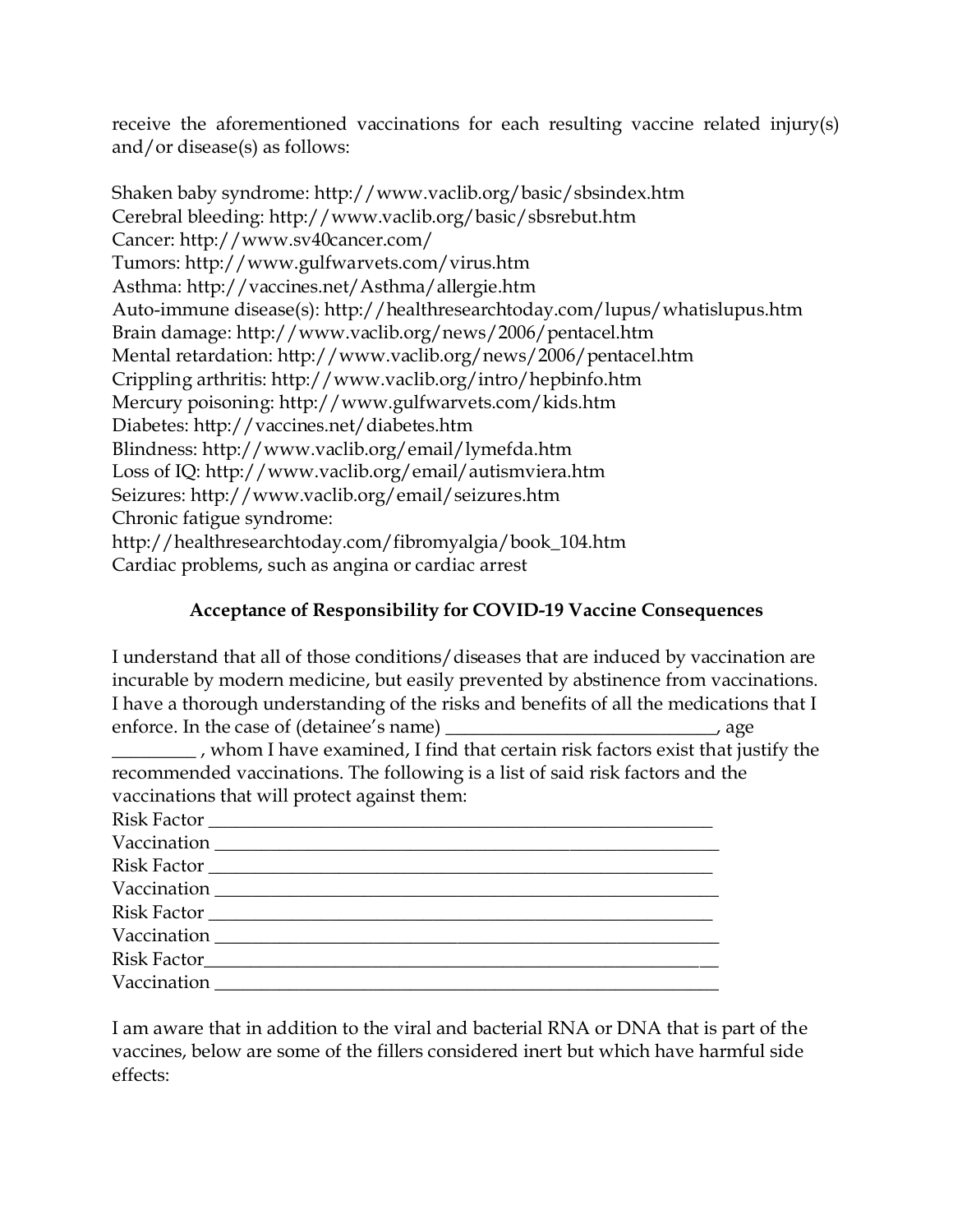aluminum hydroxide (directly linked to Alzheimer's Disease)

aluminum phosphate (directly linked to Alzheimer's Disease)

ammonium sulfate (an inorganic chemical compound used a fertilizer and "protein purifier"; known to cause kidney & liver damage, gastrointestinal dysfunctions) amphotericin B (an "antifungal disinfectant" that damages the urinary tract, bowels, heart functions)

animal tissues: pig blood, horse blood, rabbit brain, dog kidney, monkey kidney, chick embryo, chicken egg, duck egg, and calf (bovine) serum, fetal bovine serum VERO cells, a continuous line of monkey kidney cells, and washed sheep's red blood cells.

(Those build foundation for neurological diseases)

betapropiolactone (disinfectant)

Ethylene glycol (antifreeze, proven to have extreme neurotoxic side effects) formaldehyde (used as a preservative, embalming fluid, and disinfectant, known to cause cancer, chronic bronchitis, eye irritation and numerous other diseases) formalin (used as a disinfectant or anti-bacterial, containing 37% formaldehyde) gelatin (causes allergic reactions and anaphylaxis usually associated with sensitivity to processed egg or gelatin)

Gentamycin (antibiotic: destroys digestion and impairs healing)

Glycerol (A syrupy, sweet, colorless or yellowish liquid, C3H8O3, obtained from fats and oils as a byproduct of saponification and used as a solvent, an antifreeze, a plasticizer, and a sweetener and in the manufacture of dynamite, cosmetics, liquid soaps, inks, and lubricants)

MF-59 (oil-based and composed of squalene, Tween 80 and Span85. All oil adjuvants injected into rats were found to be toxic, caused disease similar to multiple sclerosis which left them crippled and dragging their paralyzed hindquarters) human diploid cells (from aborted fetal tissue)

hydrolyzed gelatin (obtained by chemical extraction from the skin, white connective tissue and bones of animals, such as cowhide splits, bones (ossein), pork skin, and fish skin)

monosodium glutamate (MSG; causes cancer in humans, also linked to obesity) neomycin (antibiotic: destroys digestion and impairs healing)

neomycin sulfate (antibiotic: destroys digestion and impairs healing)

nonoxynol (toxic chemotherapy used to treat venereal diseases)

octoxinol 9 (toxic chemical used in vagina to kill sperm)

phenol red indicator (a highly toxic carolic acid disinfectant dye, attributed to liver, kidney, heart and respiratory damage)

phenoxyethanol (antifreeze, proven to have extreme neurotoxic side effects)

potassium diphosphate (destroys libido and motivation)

potassium monophosphate (destroys libido and motivation)

polymyxin B (antibiotic: destroys digestion, damages liver and kidneys, and impairs healing)

polysorbate 20 (trademarked Tween 20; emulsifier that often prevents absorption of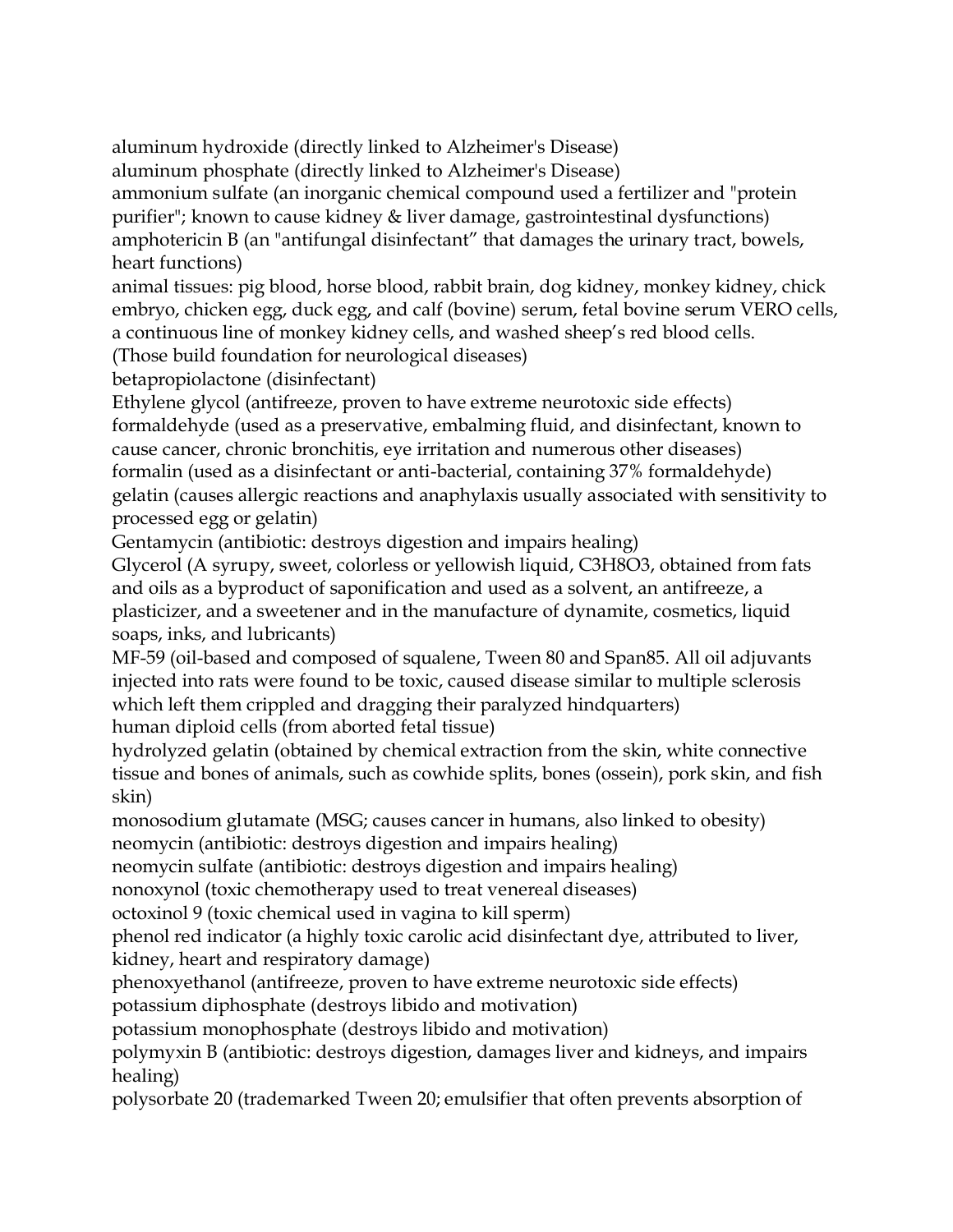nutrients causing malnutrition)

polysorbate 80 (trademarked Tween 80: a preservative that can cause severe allergic reactions including anaphylaxis)

porcine (pig)

pancreatic hydrolysate of casein (isolated concentration of certain proteins that cause nutritional imbalances, allergies and often excessive hunger or the opposite anorexia) residual MRC5 proteins (chemically isolated toxic proteins from cancerous DNA) resin (causes allergic reactions)

sodium phosphate (solvent, dangerous, even life-threatening, toxicity may occur while using sodium phosphate if you have kidney disease, have congestive heart failure, have an electrolyte imbalance; or are on a sodium restricted diet)

sorbitol (sugar alcohol that dissolve intestinal villi)

Squalene (causes severe arthritis and lupus in humans at only 10-20 parts per billion) sucrose (dissolves cellular walls and intestinal villi)

thimerosal (mercury; a neurotoxin linked to psychological, neurological & immunological problems. Nervous system damage, kidney disease, birth defects, dental problems, mood swings, mental changes, hallucinations, memory loss, nerve damage and inability to concentrate can occur. Symptoms also include tremors, loss of dermal sensitivity, slurred speech and, in rare cases, even death and paralysis. This additive alone was the catalyst for another recent Class Action Lawsuit organized by mothers of children born with Autism & the many related behavioral disorders associated with it. Autism is now occurring at levels never seen before in history, 1 in 67. The average used to be 1 in 20,000.)

tri(n)butylphosphate (solvent and plasticizer)

Triton X100 (a strong detergent)

Additionally, I have considered the synergistic toxic effects produced by combining those toxins. I realize that side effects compound and more severe reactions result from combining toxins.

NO PROPER TEST has been executed and released to the public. I understand that anyone who takes COVID-19 vaccines is the experiment. I am aware that the expected harmful and possibly fatal side effects admitted by pharmaceutical manufacturers and listed on vaccine package inserts are: Local injection site reactions (including pain, pain limiting limb movement, redness, swelling, warmth, ecchymosis, induration). I understand that past symptoms from Government enforced vaccines have included: abdominal pain, arthralgia, asthenia, blood disorders, cardiovascular, disorders, chest pain, chills, cough, diarrhea, digestive disorders, dizziness, dyspnea, facial edema, fatigue, febrile convulsions, fever, Guillain-Barré Syndrome (often resulting in death), headache, hot flashes/flushes, hypersensitivity reactions (including throat and/or mouth edema), hypersensitivity reactions have lead to anaphylactic shock and death, immune system disorders, loss of appetite, lymphadenopathy (local), lymphatic disorders, malaise, metabolic disorders,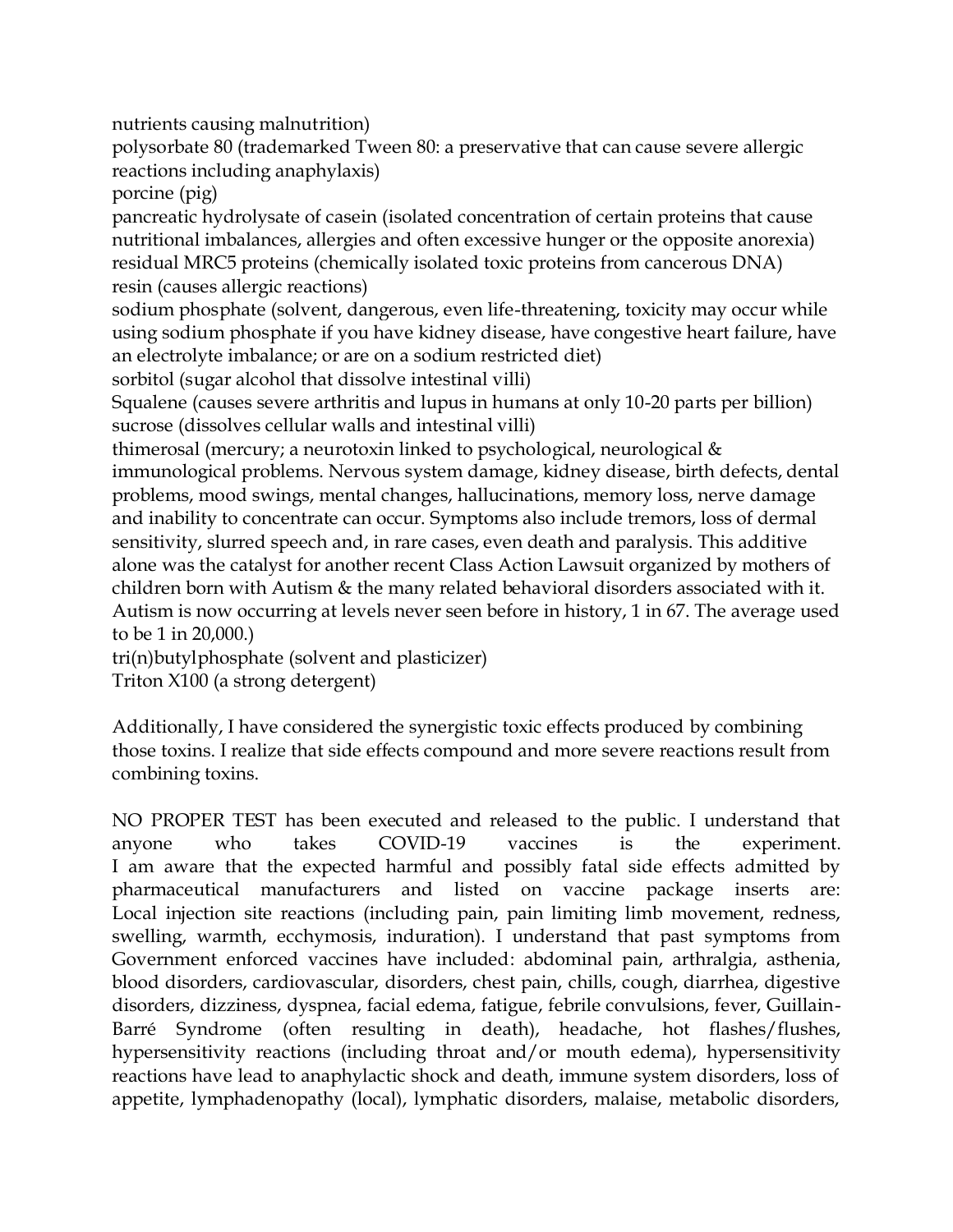myalgia, myasthenia, myelitis (including encephalomyelitis and transverse myelitis), maculopapular rash, nausea, nervous system disorders, neuralgia, neuropathy (including neuritis), nutritional disorders, paraesthesia, paralysis (including Bell's Palsy), pharyngitis, pruritus, rashes (non-specific), respiratory disorders, rhinitis, shivering, Stevens-Johnson syndrome, syncope shortly after vaccination, thrombocytopenia (transient), urticaria, vasculitis (in rare cases with transient renal involvement), vesiculobulbous rash, vomit.

I am also aware that tests have proved that flu shots don't work, such as the following:

- According to the 2006 Cochrane Database of Systematic Reviews, 51 separate studies concluded the flu vaccine worked no better than a placebo in 260,000 children ranging in age from six months to 23 months.
- A study published in the October 2008 Archives of Pediatric and Adolescent Medicine found flu vaccines in young children have made no difference in the number of flu-related doctor and hospital visits.
- As reported in a 2004 publication of the Archives of Disease in Childhood, a study of 800 children with asthma concluded those receiving a flu vaccine had a significantly increased risk of asthma-related doctor and emergency room visits.
- A study released at the 2009 American Thoracic Society International Conference showed children with asthma who received FluMist had a 3-fold increased risk for hospitalization.

Not only are flu vaccines ineffective in preventing flu in children, they are equally ineffective for adults, including elderly.

- According to the 2007 Cochrane Database of Systematic Reviews, studies of over 65,000 healthy adults concluded vaccinations reduced the risk of flu by only six percent, and reduced missed work days by less than a single day. Vaccinations did not reduce the number of people who sought medical help or took time off from work.
- The 2006 Cochrane Database also includes a review of 64 vaccination studies of the elderly across nearly 100 flu seasons. The studies showed flu vaccines were ineffective in preventing the flu in either nursing home patients or elderly living in the community.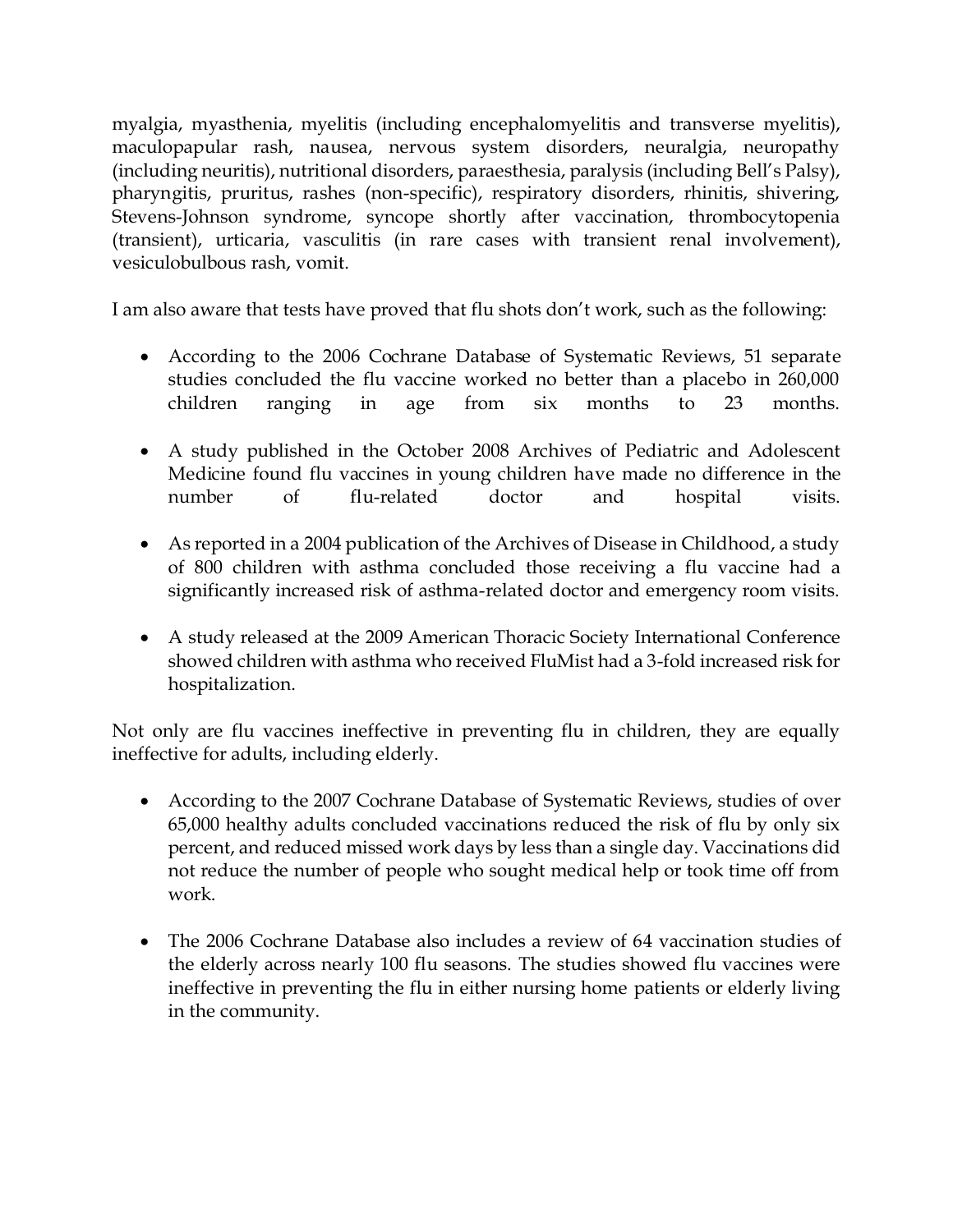

# **Flu Shots for Tots Ineffective**

Shots do not reduce doctor visits or hospitalizations in recent flu seasons.

By LARA SALAHI<br>ABC News Medical Unit October 6, 2008, 1:36 PM · 6 min read

Oct. 7, 2008 - -- Two reports this week showed the flu vaccine may not always be effective in preventing the virus and resulting health problems in children, but medical experts said nothing in the new data should discourage people from getting immunized.

One study revealed that flu shots in the past two seasons did not reduce doctor visits or the risk of hospitalization for flu in children age 5 and younger. Another showed that MRSA, or methicillin-resistant Staphylococcus aureus, a sometimes fatal drug-resistant bacteria that can accompany the flu, is contributing to the growing number of child deaths from the influenza.

The first study, published in Archives of Pediatrics and Adolescent Medicine, suggested that a reason the vaccine did not prevent children from getting the flu was that the strains in the flu vaccines have mismatched the circulating flu strain in past years.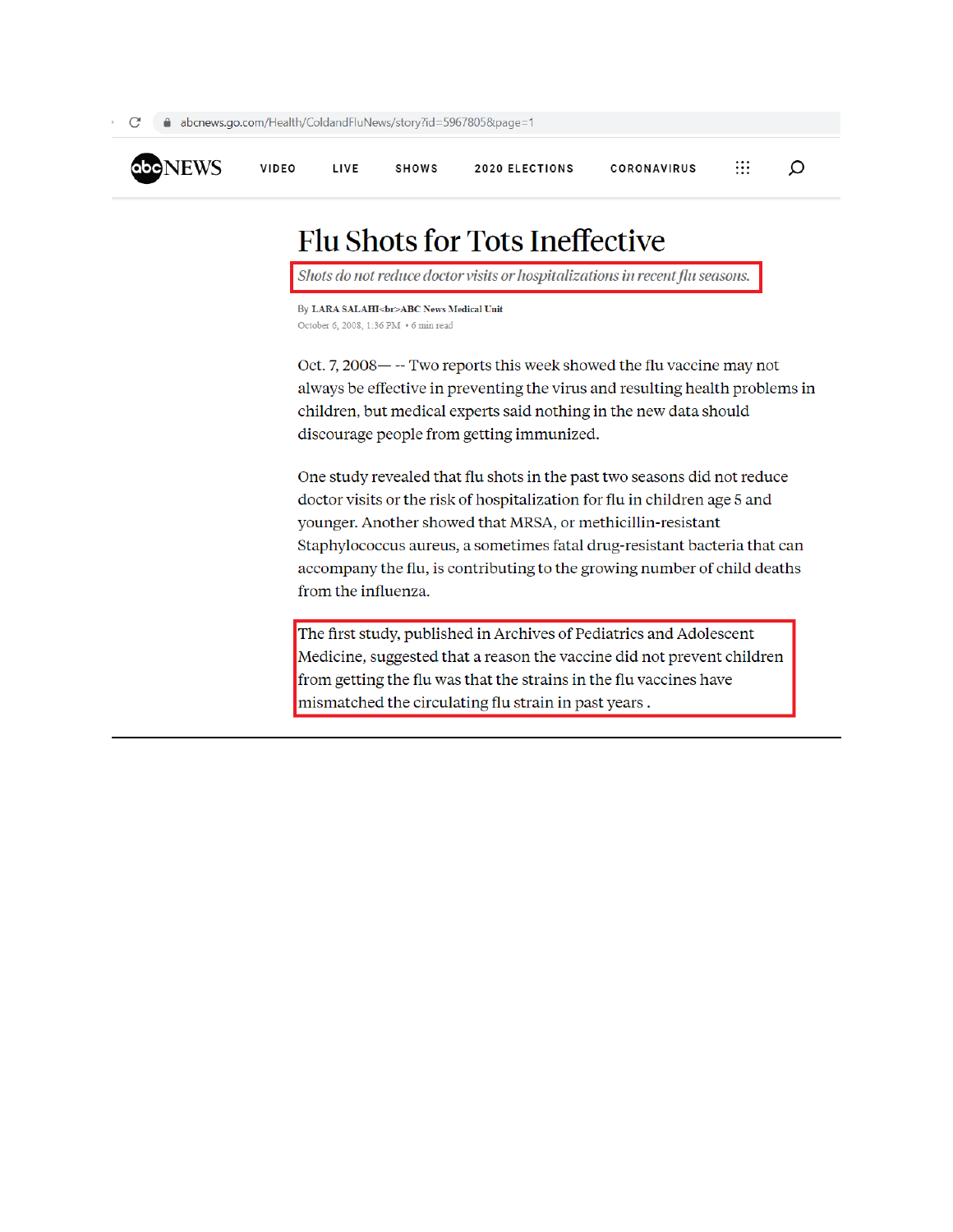| cochrane.org/CD001269/ARI vaccines-prevent-influenza-healthy-adults          | English      | Español<br>Deutsch | Français<br>فارسى                                                                                                                                                                                                                                                                                                                                                                                           | Hrvatski                                                   | 日本語 | Bahasa Malaysia                  | Polski |  |
|------------------------------------------------------------------------------|--------------|--------------------|-------------------------------------------------------------------------------------------------------------------------------------------------------------------------------------------------------------------------------------------------------------------------------------------------------------------------------------------------------------------------------------------------------------|------------------------------------------------------------|-----|----------------------------------|--------|--|
|                                                                              |              | Cochrane           |                                                                                                                                                                                                                                                                                                                                                                                                             | Trusted evidence.<br>Informed decisions.<br>Better health. |     |                                  |        |  |
|                                                                              | Our evidence | About us           | Join Cochrane                                                                                                                                                                                                                                                                                                                                                                                               |                                                            |     | <b>News and jobs</b>             |        |  |
|                                                                              |              |                    |                                                                                                                                                                                                                                                                                                                                                                                                             |                                                            |     | Coronavirus (COVID-19) resources |        |  |
|                                                                              |              |                    | Vaccines to prevent influenza in healthy adults                                                                                                                                                                                                                                                                                                                                                             |                                                            |     |                                  |        |  |
| Published:<br>1 February 2018                                                |              |                    | <b>Review aim</b>                                                                                                                                                                                                                                                                                                                                                                                           |                                                            |     |                                  |        |  |
| <b>Main results</b>                                                          |              |                    |                                                                                                                                                                                                                                                                                                                                                                                                             |                                                            |     |                                  |        |  |
|                                                                              |              |                    | We found 52 clinical trials of over 80,000 adults. We were unable to determine<br>the impact of bias on about 70% of the included studies due to insufficient<br>reporting of details. Around 15% of the included studies were well designed and<br>conducted. We focused on reporting of results from 25 studies that looked at<br>inactivated vaccines. Injected influenza vaccines probably have a small |                                                            |     |                                  |        |  |
|                                                                              |              |                    | protective effect against influenza and ILI (moderate-certainty evidence), as 71<br>people would need to be vaccinated to avoid one influenza case, and 29 would                                                                                                                                                                                                                                            |                                                            |     |                                  |        |  |
| appreciable effect on hospitalisations (low-certainty evidence) or number of |              |                    | need to be vaccinated to avoid one case of ILI. Vaccination may have little or no                                                                                                                                                                                                                                                                                                                           |                                                            |     |                                  |        |  |

 A study published in the Lancet last year found that influenza vaccination was NOT associated with a reduced risk of pneumonia in older people. This supports a study done five years ago, published in *The New England Journal of Medicine.*

### **Acceptance of Responsibility for COVID-19 Vaccine Consequences**

Research published in the American Journal of Respiratory and Critical Care Medicine also confirms that there has been no decrease in deaths from influenza and pneumonia, despite the fact that vaccination coverage among the elderly has increased from 15 percent in 1980 to 65 percent. *Mortality benefits of influenza vaccination in elderly people: an ongoing controversy* by Simonsen L, Taylor RJ, Viboud C, Miller MA, Jackson LA,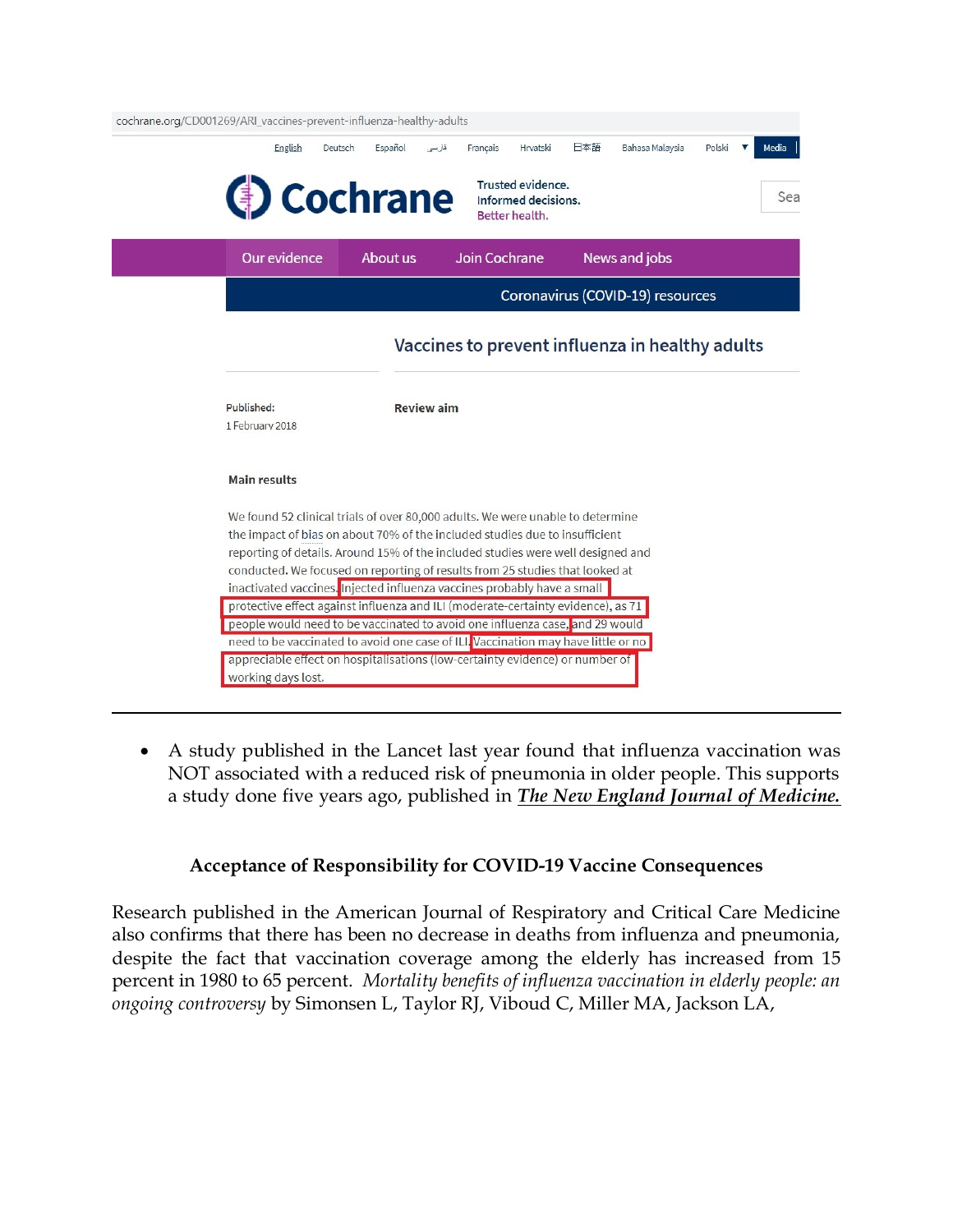"We conclude that frailty selection bias and use of non-specific endpoints such as all-cause mortality have led cohort studies to greatly exaggerate vaccine benefits<sup>"1</sup>

I hereby warrant that the vaccines I am enforcing do not contain any tissue from aborted human infants (also known as "fetuses").

In addition to the recommended vaccinations as protections against the above cited risk factors, I have recommended other non-vaccine measures to protect the health of detainee and have enumerated said non-vaccine measures on Exhibit A, attached hereto, "Nonvaccine Measures to Protect Against Risk Factors."

I issue this Government Agent's Warranty of Vaccine Safety in my professional capacity as government agent to detainee(s). Under Nuremburg Code, regardless of the legal entity under which I act to enforce vaccinations, I issue this statement in both my business and individual capacities and hereby waive any statutory, Common Law, Constitutional, UCC, international treaty, and any other legal immunities from liability lawsuits in the instant case, according to the Nuremburg rules on injected medications. I further warrant that I was notified that detainee's medical care physician has deemed all vaccines are dangerous to detainee's health and well-being because of past medical conditions.

I issue this document of my own free will after consultation with competent legal counsel whose name is \_\_\_\_\_\_\_\_\_\_\_\_\_\_\_\_\_\_\_\_, an attorney admitted to the Bar in the State of \_\_\_\_\_\_\_\_\_\_\_\_\_\_\_\_\_\_\_\_\_\_\_\_\_.

| Position: |                         |  |
|-----------|-------------------------|--|
|           | $\Delta$ Date: $\Delta$ |  |
| Witness:  | Date:                   |  |
|           | Date:                   |  |

 $\overline{a}$ 

<sup>1</sup> <https://www.ncbi.nlm.nih.gov/pubmed/17897608>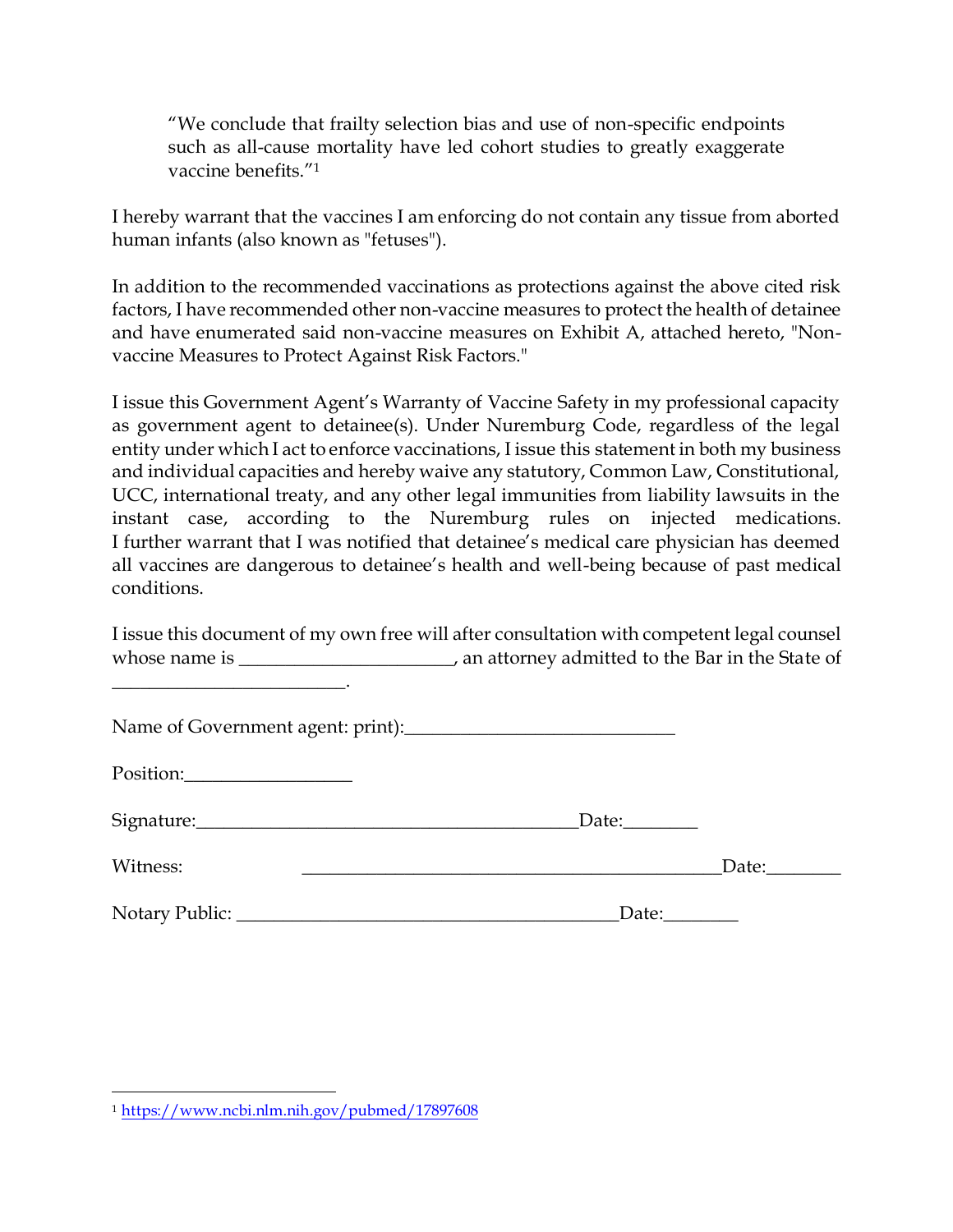### AAJONUS' INSTRUCTIONS FOR THE ACCEPTANCE OF RESPONSIBILITY DOCUMENT

"It is quite obvious that no individual in his right mind will sign this document. Please do not expect anyone to sign it and do not be confrontational. Better that your attitude be humble, informative and calm; at times maybe even gently pleading. By getting the vaccination enforcement officer to read the document s/he has been duly advised of your rights and her/his non-immunity liabilities and responsibilities. If s/he tries to force you to take vaccinations, this document should lose confidence in her/his authority to force vaccinations on you. Furthermore, it helps defuse authoritative intimidation when it occurs. If the official refuses to sign document, ask the following questions:

"Why would you want me to accept vaccination when the vaccine has not been tested or proved safe and it has a lot of published side effects that include paralysis and death?"

"Why would you want me to accept vaccination when the vaccine has over 35 toxic ingredients that cause harm and even death?"

"Why would you be willing to break your oath to protect my rights under U.S. Constitution and Nuremberg Codes?"

"Since there were no laboratory-confirmed cases of swine flu (H1N1 virus) [He wrote this during the recent swineflu hoax in 2009-DS] causing death, there is no epidemic. Why do you think that you can force me to have vaccinations when there is no epidemic threat that warrants such deprivation of my rights without impunity?"

"Do you realize that because there is no evidence of epidemic, you will be liable for any harm to me by vaccination?"

"How much do you think your health and life are worth if the vaccinations caused you severe damage or death?"

"How do you feel about risking my life? Does it bother you that your force could cause my death or disease?"

"What does the law state that you will follow to force me to be vaccinated?"

"Who benefits financially from this program?"